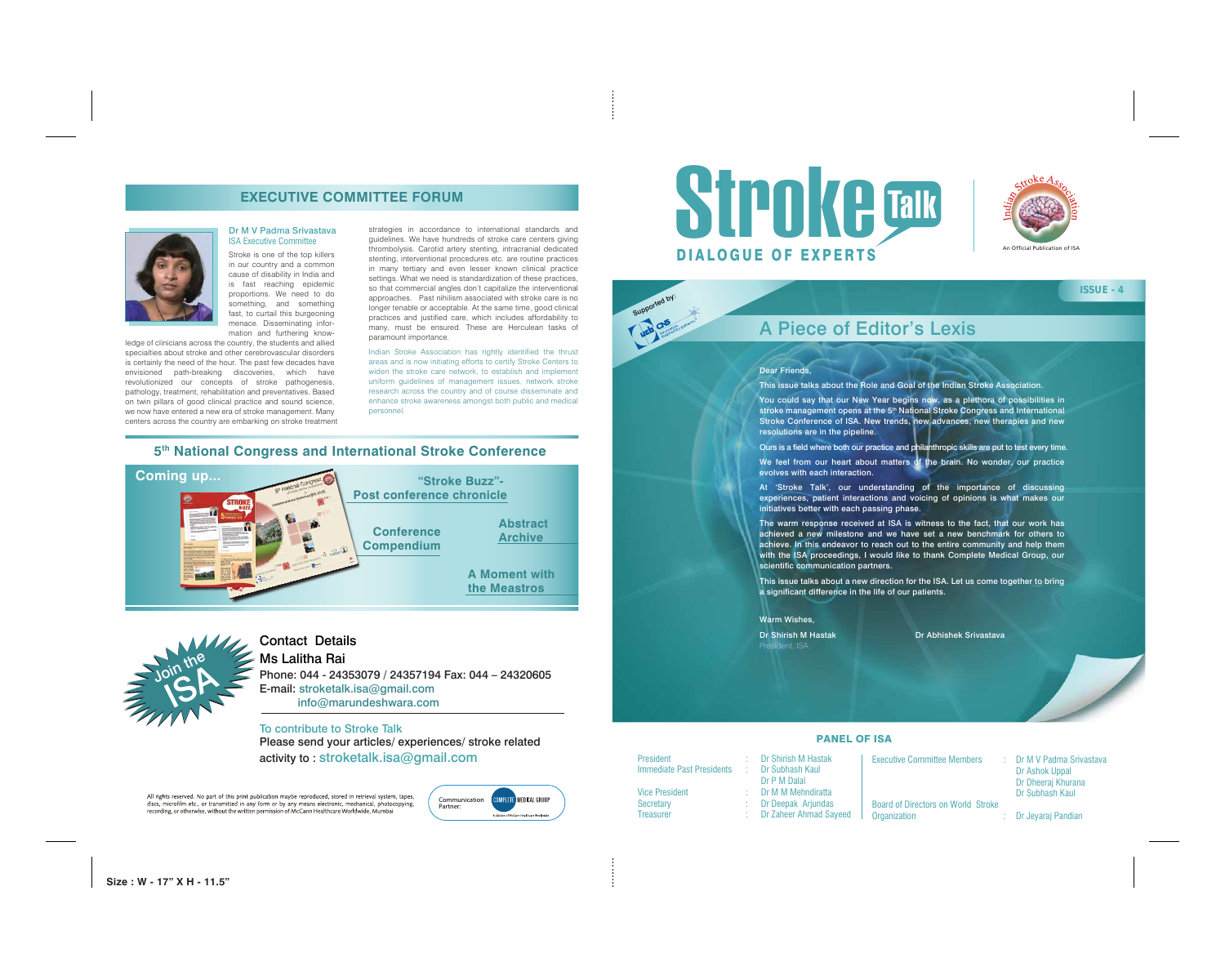strongly believe that whatever scientific knowledge is present in our country doesn't percolate down, because there is no system for it to percolate down. It is randomly absorbed from the news papers, internet and other media. One of the mainstay objectives of the ISA, is to assemble knowledge and then percolate it down through us to the community. What really happens is, that there are a lot of advances happening in the field of stroke; but the awareness in the community is around 1 to 2 percent only. Our motto should be 'Find our voice, and help others (including the patients) find their voices'.

Time constraints and inadequate distribution channels make it difficult for knowledge to percolate from the stroke specialists to neurologists, from neurologists to consulting physicians, from consulting physicians to general practitioners and to the other healthcare systems; and from them to the people. The link between the doctors and the patients must be established and strengthened. One such example is, our 'Stroke Support Group', where we have 1/2 hour of fellowship, 1/2 hour of expert talk, and 1/2 hour of Q & A session for patients and caregivers.

In one such session, one of my patients came and asked me, 'You know Dr Hastak, I have been taking this medicine since 6 to 7 years and my right arm is still weak and there's no improvement. So, why should I take this medicine?' None of his earlier doctors had told him that he was taking medication for his good/ healthy brain and not for the already damaged brain. I am sure, due to the lack of knowledge, many such patients stop medicine prematurely.

So, we have to focus on treatment to target, which is indeed a very difficult task. There are many studies in the west on what percentage of patients are actually receiving treatment to target,

a) How many receive the right prescription?

b) How many of them comply to the medicine for an advised period?

c) How many are explaned the reason for medication?

I think, only 30 to 40% of patients are treated to target. So, this big gap between the doctor and patient needs to be bridged, and this bridging can be done in different ways. One way of creating awareness is by strengthening the hands of ISA, by getting more number of neurologists and physicians in the ISA, who are interested in the stroke management. The other is by setting systems in ISA; Stroke Talk is one of the ways which we have initiated, and strengthening the stroke support system. Think of this, there are 3000, Stroke Support Groups (SSGs) in US and in India, there are only few active SSGs currently; whereas, the number should actually be 30,000. I will like to extend my congratulations for the success of 5<sup>th</sup> National Congress and International Stroke Conference, 2010! I am satisfied, that the Indian Stroke Association has achieved good success in its short journey of five years. This organization has witnessed a fairly satisfying growth and success in the field of

Understanding this, the World Stroke Organization has already started a two pronged approach. One is the academic, and the other is, the stroke awareness and stroke support.

Dr M M Mehndiratta Stroke burden in India is a paradox, currently it is the 2<sup>nd</sup> cause of mortality worldwide. But, most importantly the scenario is getting from bad to worse.

For us as a responsible organization, we have to set some goals for the future. These could be a stepwise approach of firstly, to bring the neurosciences faculty together to enhance stroke management, then to conduct academic conferences, to establish guidelines in stroke care; also, we must provide Continuing Medical Education for the physicians, the 1st point of contact of stroke patients as they play major role of bringing the patient to stroke units within the time window, and importantly, to reach out to patients through SSG.

While the figures convey, that we have thrombolysed 1000 patients in the last one year; in reality we should have thrombolysed 20,000.

Why is it not happening? Because, people still sit at home even if they had a stroke, as it's a painless disorder.

So, to help prevent damage and to get that 4 1/2 hour window, we have to reach out to people. This will have to be done through various methods; one is an Organization, other Hospitals and third is Scientific Partners, like CMG (Complete Medical Group, A Division of McCann Healthcare), who have a greater reach, and of course, through the industry.

Kudos to all!! The success of the 5<sup>th</sup> National Congress and International Stroke Conference is indeed a collaborative step against stroke. The conference was a success with regards to high level of interaction amongst the national and international faculty.

The conference was held in the most prestigious medical institute of India the "All India Institute of Medical Sciences" at Delhi between 12<sup>th</sup> to 15<sup>th</sup> March, 2010.

Taking on the mantle as the President, my role in ISA will be to set systems in place for regional co-ordinators, stroke unit certification and stroke support certification. At the peoples' level, my aim will be to spread stroke awareness, strengthen stroke care management by empowering caregivers and encourage stroke support groups. Friends, as S. Covey said, "Leadership is a choice, not a position", hope together we will take up this challage.







Dr Shirish M Hastak

#### Greetings from New Delhi!

At the outset, I will like to thank the members of Indian Stroke Association for unanimously electing me the President Elect of ISA. I will like to congratulate my immediate predecessors, Dr Subhash Kaul and Dr Shirish Hastak, for doing commendable work. I am very much aware of the fact, that with the joy and privilege of handling such a responsible post for ISA is the onus of living up to the expectations of you all. I wish to reemphasize, that this post may be privilege but, in my opinion it carries a number of responsibilities. I commit myself for the growth of stroke awareness in India, and of ISA at international level.

stroke.

As a responsible organization, our focus will be to intervene now and intervene to the best of our abilities. Being the board member for the past few years in the ISA, I am sure that Indian Stroke Association is heading in the right direction, and we have achieved many of our objectives so far. But, much more needs to be done. Indian Stroke Association has initiated many action plans to improve the education of stroke fraternity, like the Annual National Conferences, the "Stroke Talk" official publication of ISA.

I would like us to be more focused on India. The general public needs to be aware of the severity of this illness. No one today knows how disabling stroke is until they are struck with one. Stroke is such an illness, where not only the patient but the family also suffers the effect of this disabling disease. Today, the society at large needs to be made aware of this fact. Everyone today knows what's hypertension? What's cancer? What's a heart attack? But, very few are aware of what's a stroke?

In the last month's national conference organized in New Delhi, we have seen advances in the stroke field but, what we really have to do is to disseminate this vital information to our patients and the general population. THAT IS THE ADVOCACY AND WE NEED GOOD ADVOCACY for the public at large and with the administration. The awareness of stroke in the western counterparts is increasing, but the progress is too slow. We, in India, should put our efforts in improving the knowledge of the general public as well as the medical fraternity at large.

As the Vice President, this year my objectives will be to take steps to improve stroke awareness amongst the general population across India, to improve the dissemination of stroke knowledge with all the touch points of stroke management i.e. right from the general practitioners to the hospital, to the neurologists, to the stroke specialists and rehabilitation specialists. Similarly to encourage people with stroke, their caregivers, and treating specialist to form more and more STROKE SUPPORT GROUPS.

So, the time is now to join hands to give utmost care to our patients. To improve stroke management at large scale in India. This can be achieved only with our combined efforts!!! I am sure we will take Indian Stroke Association to next level with our persuasion and urge to do

best for our patients.

With best wishes!

The 4 days event was indeed a rollercoaster ride, wherein we attended the workshops, seminars by national and international faculties. There is a need to better the stroke care in India, and the conference highlighted this fact with a lot of concern and hope, to improve the stroke therapy. The renowned international faculties, like the president of World Stroke Organization, Dr Bo Norrving, appreciated the efforts taken by Indian doctors and the Indian government to increase stroke awareness and stroke research in India, but also understanding the enormous population in India, emphasized on the fact that the situation needs to be improved.



## **PRESIDENT'S DESK VICE PRESIDENT'S DESK**

### **CONFERENCE CONCENSUS**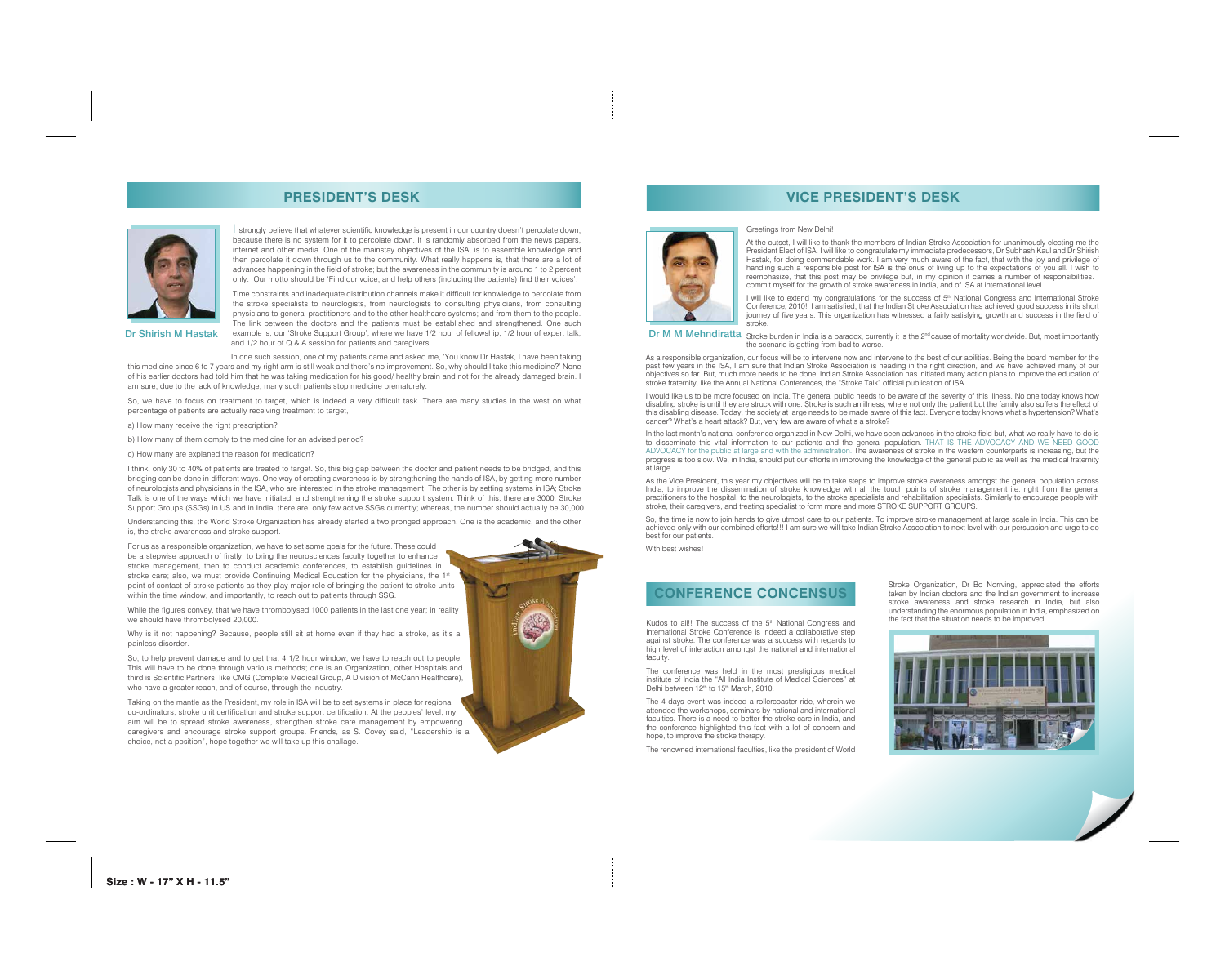The event also witnessed the release of first national guidelines of stroke management endorsed by Indian Stroke Association. The conference highlighted the current Indian scenario of stroke and the need for advances and awareness across general public.

Portrayal of hope for stroke survivors was the exhibition of paintings created by Mr. Godbole, a stroke survivor himself sponsored by the Rotary Club of Bombay, Worli. This exhibition emphasized the requirement of timely intervention and importance of rehabilitation in stroke patients.

Most importantly, the conference has yielded high level of international exposure to the Indian stroke specialist, neurologist and students. This has been the landmark event which shows that India has indeed arrived on the global platform to fight against stroke.

With this, we hope to see you contributing again next year…..Watch out for next year's event details in the next issue of Stroke Talk.



Dr Rohit Bhatia Regional Coordinator-ISA North Zone

Stroke is still an unmet need. Although both the understanding of stroke and its therapy have evolved over the years, we still have to be concerned about our limited resources and lack of

awareness about this disease. With the emerging epidemic of stroke in a populous country like ours, and the rising cost of healthcare; a serious thought is needed to bridge this gap.

As a regional coordinator of the association, I would first like to get in touch with the specialists/physicians in my region and create a platform for interaction and queries. It would be essential to organize frequent meetings to understand problems, share ideas and create solutions. I would urge neurologists and physicians of different cities to create local forums to increase sensitivity and awareness about stroke, both amongst doctors and patients. I would urge institutions and hospitals to create a stroke registry. It would be important to have teams to lead local events and create stroke support groups where patients and there families can approach for concerns and help.

A critical step would be to sensitize local goverment agencies and NGO's to come forward for financial and administrative help to strengthen this network.

### Dr V G Pradeep Kumar Regional Coordinator-ISA South Zone

Stroke is one of the upcoming causes of morbidity and mortality among the Indian Population. Indian population is witnessing emergence of stroke in fifth and sixth decade on a large scale. Though we have a large number of experts in the field of stroke, we are still a long way to go in collecting our own data and to formulate strategies for prevention and better treatment of stroke in our country.

We have been doing I/V & I/A thrombolysis at corporate hospital for over 8 years. Now, in the community hospital (Municipal), which is a tertiary referral centre, we have been able to create a stroke unit with dedicated team & beds; & we have started doing thrombolysis in this model as well.



The role of upcoming Neuro-intervention procedures in the acute management and secondary prevention of stroke has to be streamlined with proper guidelines for our country.

The role of public Healthcare system in the management of stroke needs to be discussed in detail. Guidelines for community level intervention of stroke including patient education, public awareness programmes and CMEs for primary and secondary care physicians are the important issues to be addressed by the Indian Stroke Association.



### Dr Jayanta Roy Regional Coordinator-ISA East Zone

Recent epidemiological studies have shown the increasing burden of stroke in India. Time has come, where we have to be engaged in a long term war against this declared enemy.

While the neurologist will be the Team Leader, the emergency care physician will be the Team Coordinator, till the time neurology consult has been obtained, neuroimaging done, and patient evacuated to monitoring unit. Emergency medical personnel will be sensitized to identify early signs of stroke, practice triage and coordinate with Stroke Team. Emergency triage should be a "Fast Track" protocol to activate the acute stroke team. Stroke Care Units, on lines of 'Cardiac Care Units', will be established preferably at all levels of medical facility. This will help significantly reduce the morbidity and mortality from stroke.<sup>[2]</sup>

Here lies the role of the society as a whole to work together. The primary concern should be to increase the awareness of stroke among the professionals and the general population. As a coordinator, I will concentrate in organising awareness campaigns among general public and physicians. Local professional bodies (like IMA) may be approached to reach large number of physicians. Another important area is to develop support group for stroke victims and their caregivers. The psychological burden of the disease for the patient and the family often gets overlooked and support groups could help in that area. Regular CME for junior doctors and postgraduate residents is also equally important to create interest about stroke where future leaders will emerge.



### Dr Sudhir Shah Regional Coordinator-ISA West Zone

Such protocol is intended to streamline the process of thrombolytic therapy of stroke and maximize benefit to the eligible candidates at a tertiary care hospital. [1,2]

Today's changing lifestyle is fast contributing to an increase in the number of stroke cases in India. India is witnessing increasing incidences in the young population.

We, at Indian Stroke Association, take on the onus to generate the necessary steps to ease stroke management through awareness and support, the key goals of ISA. As a coordinator, creating awareness will be my first step. I plan to do this through regular interactive STROKE camps with the people and physicians. This will then be followed by strengthening the 'Stroke Support Group' for stroke victims and their caregivers.

Regular scientific learning through CMEs and conferences will keep them updated to handle stroke better. I have also written literature on stroke awareness for public education in English, Gujarati & Hindi. Also, I have given talks on TV about acute stroke management, causes of stroke particularly in young; & importance of urgent treatment & thrombolysis. All these have helped tremendously in stroke awareness.

#### Lt Col (Dr) K M Hassan Regional Coordinator-ISA Armed Forces

Stroke is "Brain Attack" and 'Time is Brain" are useful phrases to help persuade the health professionals identify stroke and accord highest level of priority in medical manage-

ment of stroke. We in the Armed Forces, are faced with a formidable burden of stroke in young soldiers resulting in substantial loss of manpower to the organization, while stroke in elderly remains a major problem. We have had gratifying results with timely thrombolysis in acute ischemic stroke.<sup>[1]</sup> The immediate objective will be to stabilize and evacuate a

patient with stroke to nearest medical facility, preferably a centre with neurology services. The sooner thrombolytic therapy is given to suitable stroke patients, the greater is the benefit. The factors which result in missing the window of opportunity will have to be addressed: Lack of awareness that stroke is a medical emergency, failure to recognize the warning symptoms of stroke, delay in transportation to hospital, failure to accord

## **REGIONAL CO-ORDINATORS, ISA**



priority in the emergency services, delays involved in notifying stroke specialist and carrying out brain imaging, lack of facility for thrombolysis, and the fear of complication of thrombolysis.[1]

The safe introduction of thrombolytic therapy can take place against the backdrop of an organized, efficient and integrated stroke service. Management of acute ischemic stroke requires a close coordination amongst all those involved with the evaluation and care of a stroke patient. Patients of acute stroke on arrival at the Emergency Services will be stratified according to the Institutional Stroke Protocol (which may be different for different levels of healthcare facility), and be accorded highest level of priority in carrying out imaging and thrombolytic therapy. A Stroke Team will be established comprising emergency care physician, neurologist, radiologist, interventional radiologist, neurosurgeon, neurointensivist, stroke nurse specialist, and key paramedical staff.[1]

Based on the available data in literature, we have proposed a model of institutional Stroke Thrombolysis Protocol based on the

- (a) Territory of stroke,
- (b) Duration of stroke, and
- (c) Route of thrombolysis.

However, a vast majority of patients continue to seek medical attention several hours to days after stroke. The patient's and physician's attitudes will have to change for any stroke programme to have the desired impact on the outcomes of stroke. Most of these issues can be addressed by creating awareness on aspects of early recognition of stroke amongst the public and the need for timely action by the hospital services.

To have the desired impact, public awareness lectures will be held periodically and CMEs will be organized to update the information of health care professionals. Neurologists and physicians will be encouraged to form regional/city – level Stroke Support Groups, which will serve as a platform to share individual experiences and solve problems pertaining to stroke care in their area of responsibility.

#### References

- 1. Hassan KM, Rohatgi S. Brain Attack: Time to Act Now. *Medical Journal Armed Forces India* 2009; 65(1):62-5.
- 2. Hassan KM. About stroke team, stroke care units and stroke protocols. Therapy Insights. *Stroke Talk* Jan 2010; Issue 3.